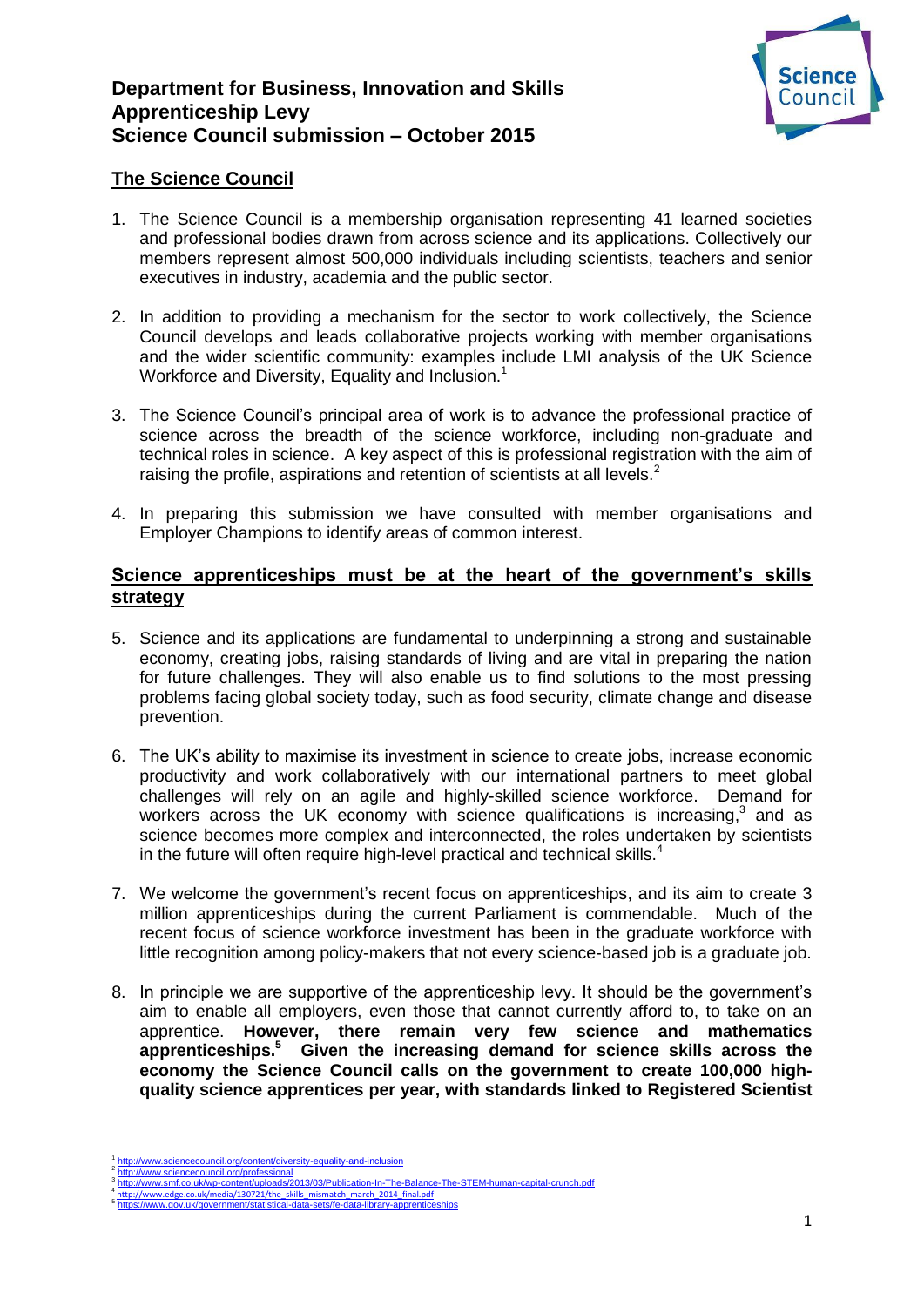### **(RSci) and Registered Science Technician (RSciTech), by the end of the Parliament.**

## **Supporting the development of high-quality apprenticeships**

9. While supportive of the levy in principle, we address some of our key concerns below. In particular, the government must focus on the pressing need to address wider issues of perception, take up and quality assurance.

#### Concerns about the apprenticeship 'brand'

10. The low take up of science apprenticeships by employers, to a large extent, has been driven by concerns about the quality of the current 'brand' of apprenticeship and inhibited by the lack of availability of appropriate vocational and practical qualifications. $6$  This in turn fuels concerns about the validity and value of some science qualifications particularly for those who achieve lower grades in STEM and does not help to develop understanding of non-graduate routes to science careers. Science apprenticeships also vary in lengths are therefore likely to be seen as varying in standard and less rigorous than those in other areas of applied science and other areas of the economy.

#### Increasing the quality of apprenticeships

- 11. To be attractive and aspirational to young people, apprenticeships must lead to a clear and identifiable achievement at completion. This should go beyond a job with a particular employer, to entry into a recognisable occupation or a profession and gives status and mobility to the completing apprentice.
- 12. To support young people's career progression, it is essential that apprenticeship standards directly link to professional registration requirements in sectors where they exist.<sup>7</sup> This will overcome issues around qualification consistency and equivalence, which are potential barriers to transferability and mobility. There is evidence to suggest that the transferability and mobility provided by professional registration leads to lower levels of unemployment as well as increased average earnings.<sup>8</sup>
- 13. The Science Council believes it is essential that the quality of qualification standards are maintained and benchmarked across disciplines and employment sectors. Indeed, guidance from the Department for Business, Innovation and Skills on the development of apprenticeship standards in science states that they must link to professional registration where they exist in the occupation, including RSci and RSciTech.<sup>9</sup>
- 14. **The Science Council calls on the government to review the provision and range of vocational science qualifications at all levels to develop better non-graduate vocation pathways into science. This must be done with professional body and industry involvement.**

## **Engaging and supporting employers**

15. The government will want to ensure that employers are supportive and fully engaged in the scheme, meaning that the design, development and implementation of all aspects of the levy must be undertaken with direct consultation with employers, with additional input from training providers and professional bodies; this includes designing and developing relevant education and training that delivers the high-level skills businesses and the

**<sup>.</sup>** 6 https://www.gov.uk/government/uploads/system/uploads/attachment\_data/file/373769/14.11.11. EPS\_2014\_-\_Main\_Report\_full\_V2.pdf 7 cil.org/professional

<sup>8</sup> [https://www.istructe.org/news-articles/2014/industry-news/engineering-council-survey-2013-\(1\)?feed=Latest-News-Features](https://www.istructe.org/news-articles/2014/industry-news/engineering-council-survey-2013-(1)?feed=Latest-News-Features) 9

[https://www.gov.uk/government/uploads/system/uploads/attachment\\_data/file/447413/BIS-15-355-guidance-for-trailblazers-standards-to-starts-July-2015.pdf](https://www.gov.uk/government/uploads/system/uploads/attachment_data/file/447413/BIS-15-355-guidance-for-trailblazers-standards-to-starts-July-2015.pdf)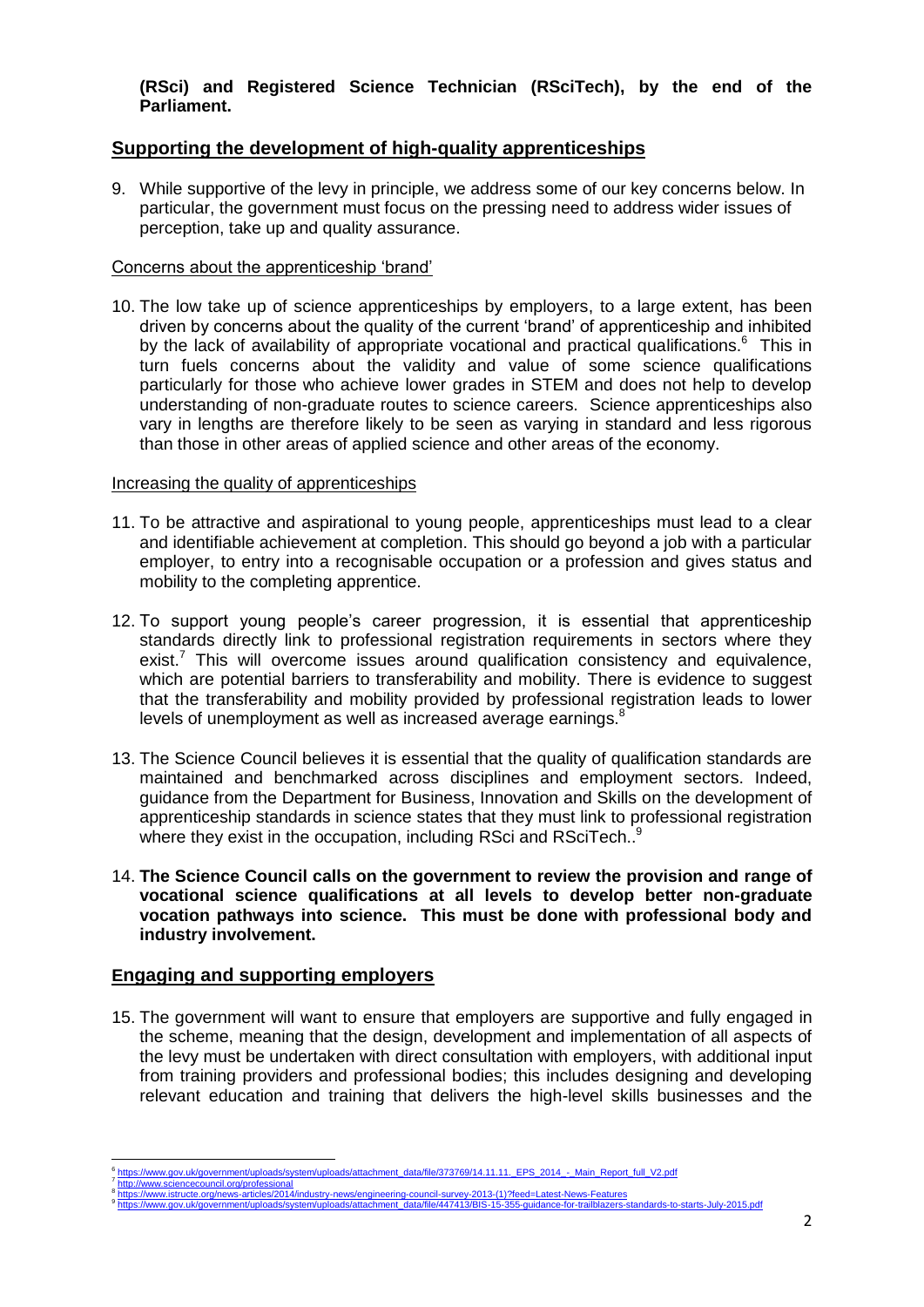economy needs; and ensuring that the online voucher system is simple, easy to use and ready on the proposed launch date.<sup>10</sup>

- 16. To build employers' trust and full engagement with the levy and apprenticeship training more broadly, government must also ensure that training providers are ready to deliver immediately the high-quality training they require.
- 17. Employers will want assurances from the government that the money raised from the levy is only used to fund apprenticeships and ensure there is no subsidisation of nonapprenticeship expenditure.
- 18. The success of an apprentice will be greatly determined by the level of support they receive from their employer. The levy should therefore enable employers to upskill their workforce to support apprentice mentoring activities. This will help smaller employers as many will not have the capacity or flexibility to enable their employees to assume mentoring activities. Employers should be able to use the levy to fund training for their employees to adequately support apprentices.

## **Supporting FE to deliver high-quality vocational education**

19. The AMRC Training Centre's<sup>11</sup> experience has been that SMEs are willing to fund apprenticeships if their apprentices have access to high-quality training that those businesses demand. However, there remains sporadic availability of high-quality vocational education across the UK. In some coastal and rural areas, for example there is a shortage of provision of science qualifications in FE, in part because of lack of local university or large research or innovation-driven employers. There are particular concerns among employers about the geographical availability of good quality post-16 mathematics qualifications. Young people's access to high-quality mathematics education will be vital for long-term economic success.<sup>12</sup>

### **Ensuring training providers deliver the training demanded of employers**

- 20. It is essential that employers have confidence in the product for which they are paying. Current and prospective training providers must therefore be subjected to continuous rigorous scrutiny, involving government, professional body and industry bodies.
- 21. **The Science Council proposes that employers should only receive top-ups, or at least a greater proportion of top-up, if the training they purchase is from a recognised provider.** This will reward employers that purchase high-quality training and will encourage providers to deliver the high-quality training that employers will demand. It will help ensure that apprentices will gain the transferable skills and professional standards sought by employers. We appreciate that this approach requires careful costing, but as the government does not expect all employers to access levy-raised funds, we believe that there is scope to investigate the potential of this.
- 22. The government should commit to annual public reporting on the progress of how the levy is driving take-up of high-quality apprenticeships. The annual report should include information on the income generated from the levy, the training that businesses have commissioned and from whom, and the costs that providers charge for training.

We would welcome the opportunity to discuss further with ministers and officials any of the issues discussed above.

<sup>1</sup> <http://www.publications.parliament.uk/pa/cm201012/cmselect/cmpubadm/715/715i.pdf>

<sup>11</sup> <http://www.amrctraining.co.uk/><br><sup>12</sup> [http://www.cms.ac.uk/files/Submissions/article\\_EconomicBenefits.pdf](http://www.cms.ac.uk/files/Submissions/article_EconomicBenefits.pdf)